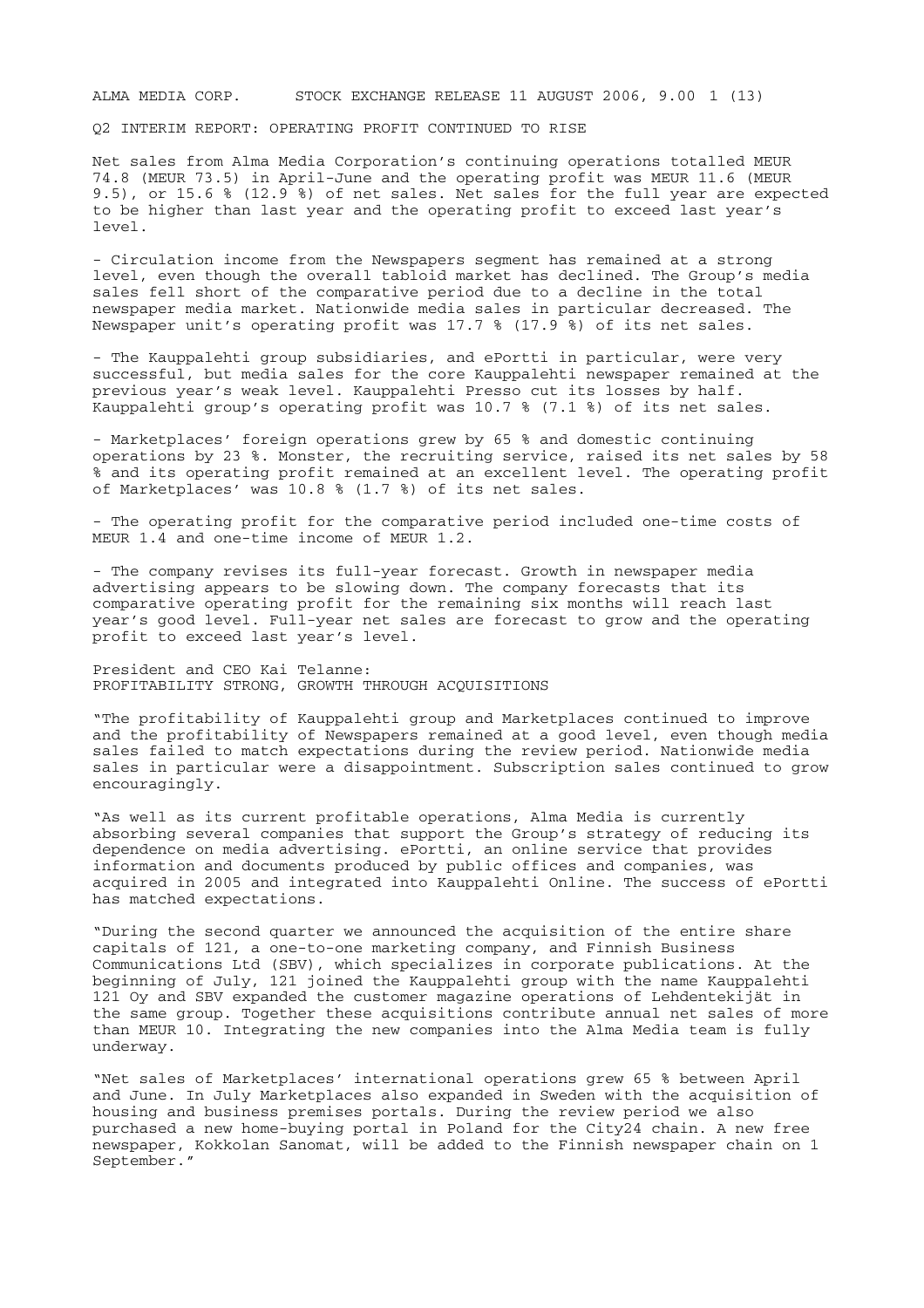ALMA MEDIA CORPORATION

Terhi Lambert-Karjalainen Communications Manager

DISTRIBUTION: Helsinki Exchanges, principal media

Further information:

Kai Telanne, President and CEO, +358 10 665 3500 Teemu Kangas-Kärki, CFO, tel. +358 10 655 2244

The presentation material in English will be available on the company's website, http://www.almamedia.fi/home, from 11.00 am.

A webcast will start in English at 3.00 pm EET (1.00 pm UK time) and last for approximately 20 minutes. It will be followed at 3.30 pm by a Conference Call. The webcast can be followed at http://www.almamedia.fi/home. If you wish to participate in the Conference Call, please call at +44 207 162 0025.

Alma Media is a Finnish media group that publishes newspapers, produces and distributes economic information, and maintains online marketplaces. The Group's portfolio contains business, afternoon, regional, local and town papers. Alma Media also owns leading online marketplaces, a business that it is also expanding into markets outside Finland.

Alma Media's best known products are the Aamulehti, Iltalehti and Kauppalehti papers and the Etuovi.com home-buying internet service. The Group derives about half of its net sales from media advertising and roughly 40 % from newspaper circulation revenues. Net sales of continuing operations in 2005 amounted to MEUR 286, generating an operating profit of MEUR 42 or an operating margin of 14.8 %. The company's share is quoted on the Main List of the Helsinki Exchanges. The trading code is ALN1V. More information at http://www.almamedia.fi/home.

ALMA MEDIA CORPORATION'S INTERIM REPORT JANUARY – JUNE 2006

CHANGES IN GROUP STRUCTURE COMPARED WITH 2005

Alma Media's segments in this interim report are Newspapers, Kauppalehti group and Marketplaces. These form the continuing operations as defined by IFRS accounting practice. The Broadcasting division in the comparative figures is shown in this interim report as a discontinued operation.

In April-June 2005 the consolidated figures included MEUR 0.7 in net sales from the Network Service (NWS) unit divested in September 2005. The Q2/2006 figures include MEUR 0.9 in net sales from the ePortti business acquired in July 2005.

GROUP NET SALES AND RESULT JANUARY-JUNE 2006

Net sales from the Group's continuing operations amounted to MEUR 146.2 in January-June (MEUR 142.6 in January-June 2005.) Net sales were boosted by the acquisition of ePortti in July 2005. The comparative period includes net sales of MEUR 1.4 from the NWS unit divested in September 2005.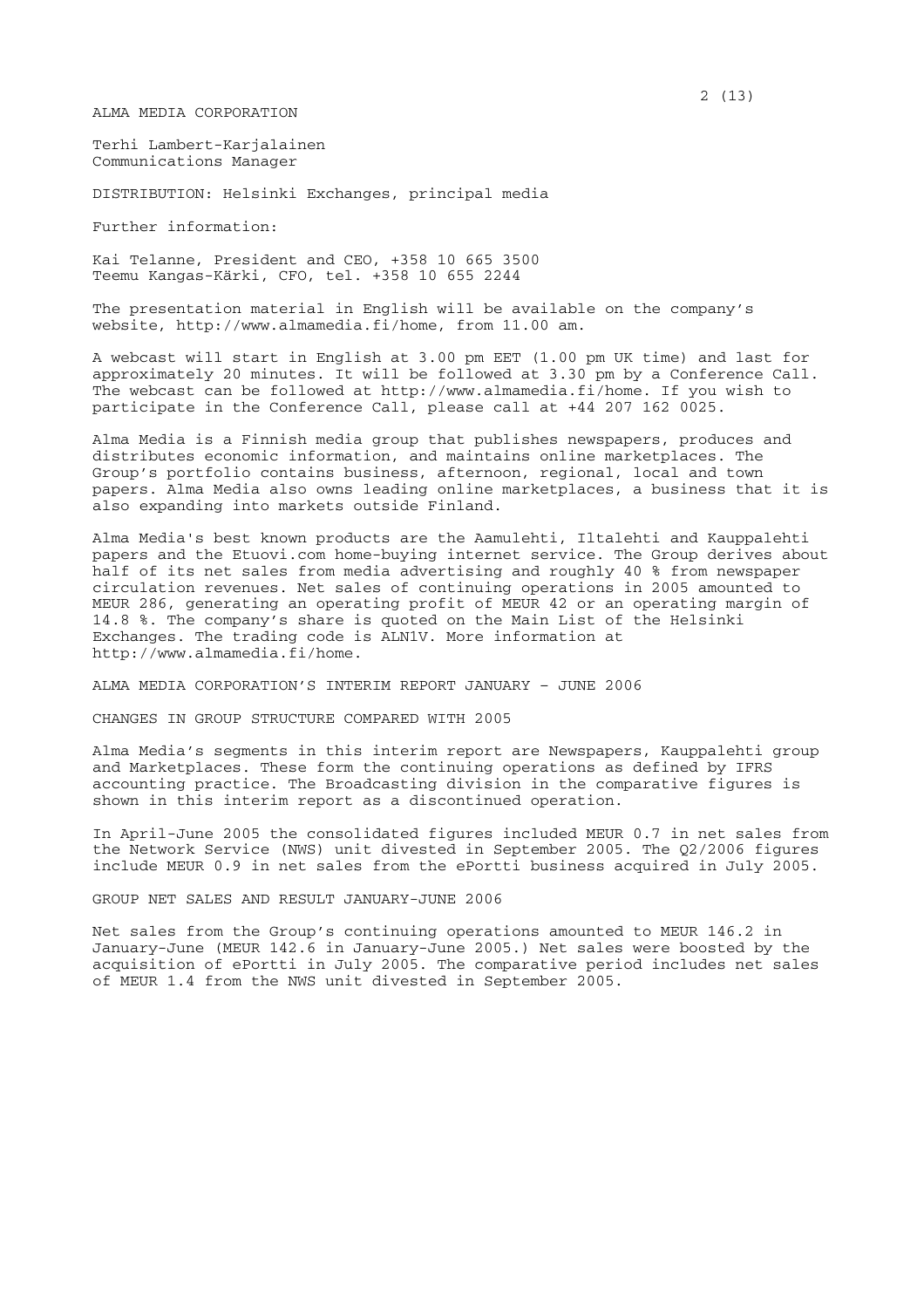The Group's operating profit was MEUR 21.6 (MEUR 15.0). The operating profit was increased by the Finnish operations of Marketplaces, the inclusion of Kauppalehti group's ePortti, the improved result from BNS, and the halving of Kauppalehti Presso's losses. The result was also improved by the savings obtained from dismantling the divisional structure. The one-time costs related to restructuring amounted to 2.9 MEUR in the comparative period. The period also included one-time income of MEUR 1.2.

### GROUP NET SALES AND RESULT APRIL-JUNE 2006

Group net sales in the second quarter totalled MEUR 74.8 (MEUR 73.5.) The operating profit was MEUR 11.6 (MEUR 9.5). The growth came from the Finnish operations of Marketplaces, the inclusion of Kauppalehti group's ePortti, the improved result from BNS, and the halving of Kauppalehti Presso's losses. The result was also improved by the savings obtained from dismantling the divisional structure. The operating profit for the comparative period includes one-time costs of MEUR 1.4 and one-time income of MEUR 1.2.

The 2005 period included a one-time financial costs of MEUR 1.6 resulting from the restructuring.

The text sections in this report focus on the April-June result. The figures in brackets refer to the second quarter of 2005, unless otherwise stated. The table figures are independently rounded figures.

# MARKET CONDITIONS

The overall state of the Finnish economy remains good, although the economic cycle appears to have peaked. The level of employment has continued to improve. Consumer confidence recovered to an above average level after dipping at the start of the year. Purchasing intentions for durables and homes remain widespread.

The overall newspaper media market declined 1.8 % in April-June, according to TNS Gallup. Internet media grew by some 25 % and its share of the market is approaching that of radio advertising.

The fall in newspaper media sales was due to the reduction in advertising by the major business sectors in April-June. The sectors with the biggest reductions were retail (-5.4 %), telecoms services (-21.1 %) and travel (-9.7 %). The only sectors to increase their advertising were motor vehicles (+5.2 %), housing (+7.6 %) and jobs (+4.8 %). Advertising in financial newspapers declined 2.2 %.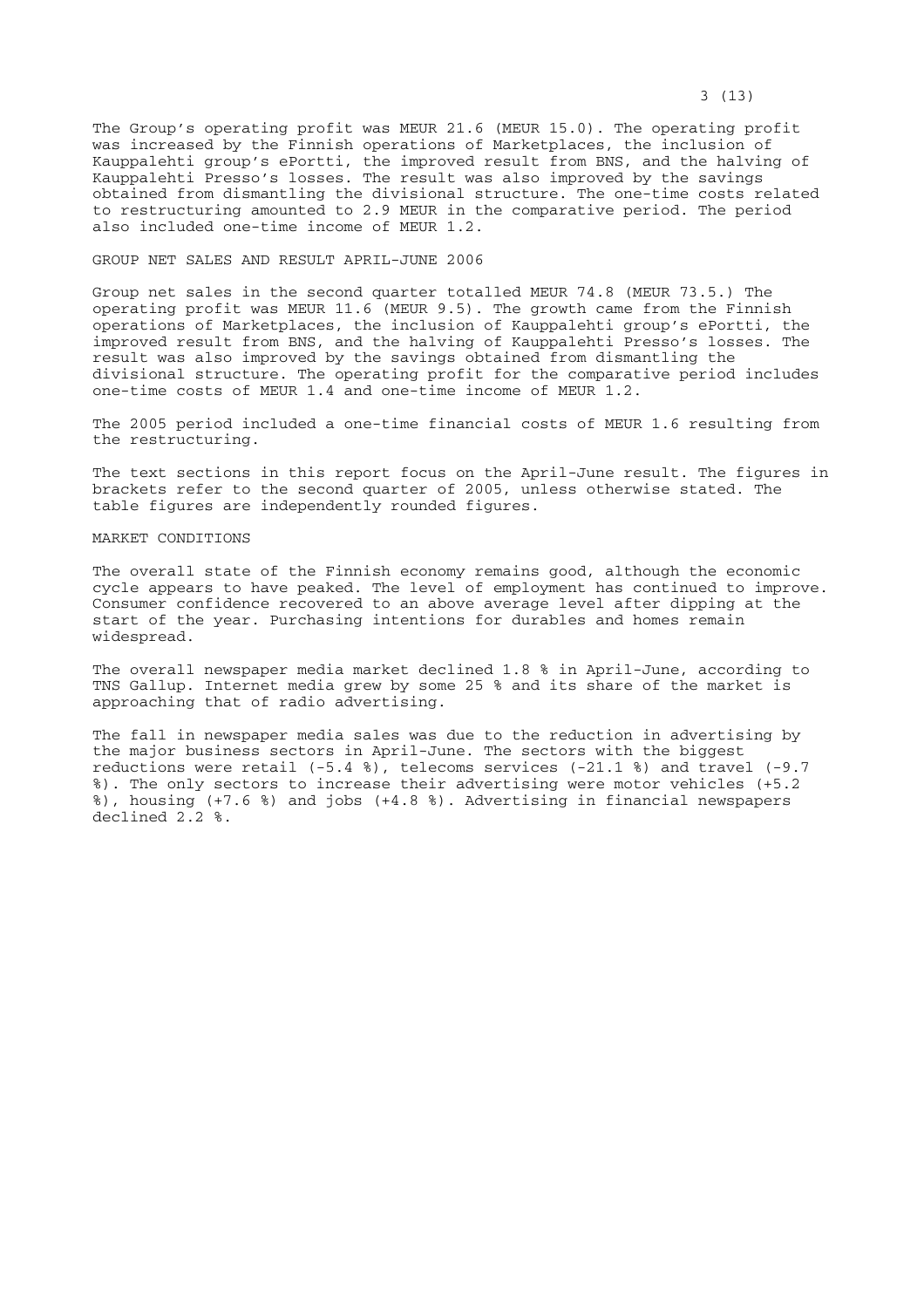ALMA MEDIA GROUP

| KEY FIGURES<br>MEUR                                                    | 2006<br>$4 - 6$ | 2005<br>$4 - 6$ | 2006<br>$1 - 6$ | 2005<br>$1 - 6$    | 2005<br>$1 - 12$ |
|------------------------------------------------------------------------|-----------------|-----------------|-----------------|--------------------|------------------|
| Net sales*                                                             | 74.8            | 73.5            | 146.2           | 142.6              | 285.9            |
| Operating profit*                                                      | 11.6            | 9.5             | 21.6            | 15.0               | 42.3             |
| % of net sales                                                         | 15.6            | 12.9            | 14.8            | 10.5               | 14.8             |
| Net financial expenses*                                                | 0.1             | 1.7             | 0.3             | 1.5                | $-2.7$           |
| Net financial expenses*, % of                                          |                 |                 |                 |                    |                  |
| net sales                                                              | 0.1             | 2.3             | 0.2             | 1.1                | $-1.0$           |
| Share of associated                                                    |                 |                 |                 |                    |                  |
| companies' result*                                                     | 0.3             | $-0.2$          | 0.8             | $-0.1$             | 4.5              |
| Balance sheet total                                                    |                 |                 | 252.3           | 270.0              | 243.6            |
| Gross capital expenditure*                                             | 2.3             | 6.2             | 4.6             | 10.4               | 19.7             |
| Gross capital expenditure*, %                                          |                 |                 |                 |                    |                  |
| of net sales                                                           | 3.1             | 8.5             | 3.2<br>57.9     | 7.3                | 6.9              |
| Equity ratio                                                           |                 |                 |                 | 38.3               | 54.5             |
| Gearing, %                                                             |                 |                 | $-23.2$         | $-6.6$             | $-10.5$          |
| Interest-bearing net debt                                              |                 |                 | $-31.1$         | $-6.3$             | $-13.2$<br>56.4  |
| Interest-bearing liabilities<br>Non-interest-bearing                   |                 |                 | 52.0            | 105.9              |                  |
| liabilities                                                            |                 |                 | 66.3            | 68.1               | 60.4             |
| Average personnel, calculated                                          |                 |                 |                 |                    |                  |
| as full-time employees, excl.                                          |                 |                 |                 |                    |                  |
| delivery staff*                                                        | 1,873           | 1,834           | 1,831           | 1,797              | 1,808            |
| Average no. of delivery                                                |                 |                 |                 |                    |                  |
| staff*                                                                 | 811             | 907             | 816             | 892                | 900              |
| Earning/share, EUR                                                     |                 |                 |                 |                    |                  |
| $(basic)*$                                                             | 0.12            | 0.07            | 0.22            | 0.12               | 0.52             |
| Earnings/share, EUR<br>$(diluted)*$                                    | 0.12            |                 | 0.22            | 0.12               | 0.52             |
| Cash flow from operating                                               |                 | 0.07            |                 |                    |                  |
| activities, EUR *                                                      | 0.12            | $-0.03$         | 0.44            | 0.25               | 0.45             |
| Shareholders' equity/share,                                            |                 |                 |                 |                    |                  |
| <b>EUR</b>                                                             |                 |                 | 1.79            | 1.28               | 1.69             |
| Market capitalization                                                  |                 |                 | 548.4           | $917.0**$          | 573.0            |
| Average no. of shares (1,000                                           |                 |                 |                 |                    |                  |
| shares)                                                                |                 |                 |                 |                    |                  |
| - basic                                                                | 74,613          | 74,474          | 74,613          | 74,474             | 74,474           |
| - diluted                                                              | 74,613          | 74,474          | 74,613          | 74,474             | 74,474           |
| No. of shares at end of                                                |                 |                 |                 |                    |                  |
| period (1,000 shares)                                                  |                 |                 | 74,613          | 74,474             | 74,613           |
| * applies to continuing operations                                     |                 |                 |                 |                    |                  |
| ** market capitalization of the old Alma Media at the end of June 2005 |                 |                 |                 |                    |                  |
|                                                                        | 2006            |                 | 2005            | 2006<br>2005       | 2005             |
| NET SALES BY SEGMENT, MEUR                                             |                 | $4 - 6$         | $4 - 6$         | $1 - 6$<br>$1 - 6$ | $1 - 12$         |
| Continuing operations:                                                 |                 |                 |                 |                    |                  |
| Newspapers                                                             | 54.8            |                 | 54.9<br>107.5   | 105.5              | 211.6            |
| Kauppalehti group                                                      | 14.6            |                 | 13.1            | 28.7<br>25.8       | 53.8             |
| Marketplaces                                                           |                 | 5.7             | 6.0             | 10.8<br>11.8       | 22.7             |
| Other operations and                                                   | $-0.2$          |                 | $-0.5$          |                    |                  |
| eliminations                                                           |                 |                 |                 | $-0.8$<br>$-0.5$   | $-2.2$           |
| Continuing operations, total                                           | 74.8            |                 | 73.5<br>146.2   | 142.6              | 285.9            |
| Discontinued operations, total                                         |                 |                 | 17.2            | 67.2               | 67.2             |
| Adjustments and eliminations                                           |                 |                 | $-1.3$          | $-5.1$             | $-4.6$           |
| Total                                                                  | 74.8            |                 | 89.4<br>146.2   | 204.7              | 348.5            |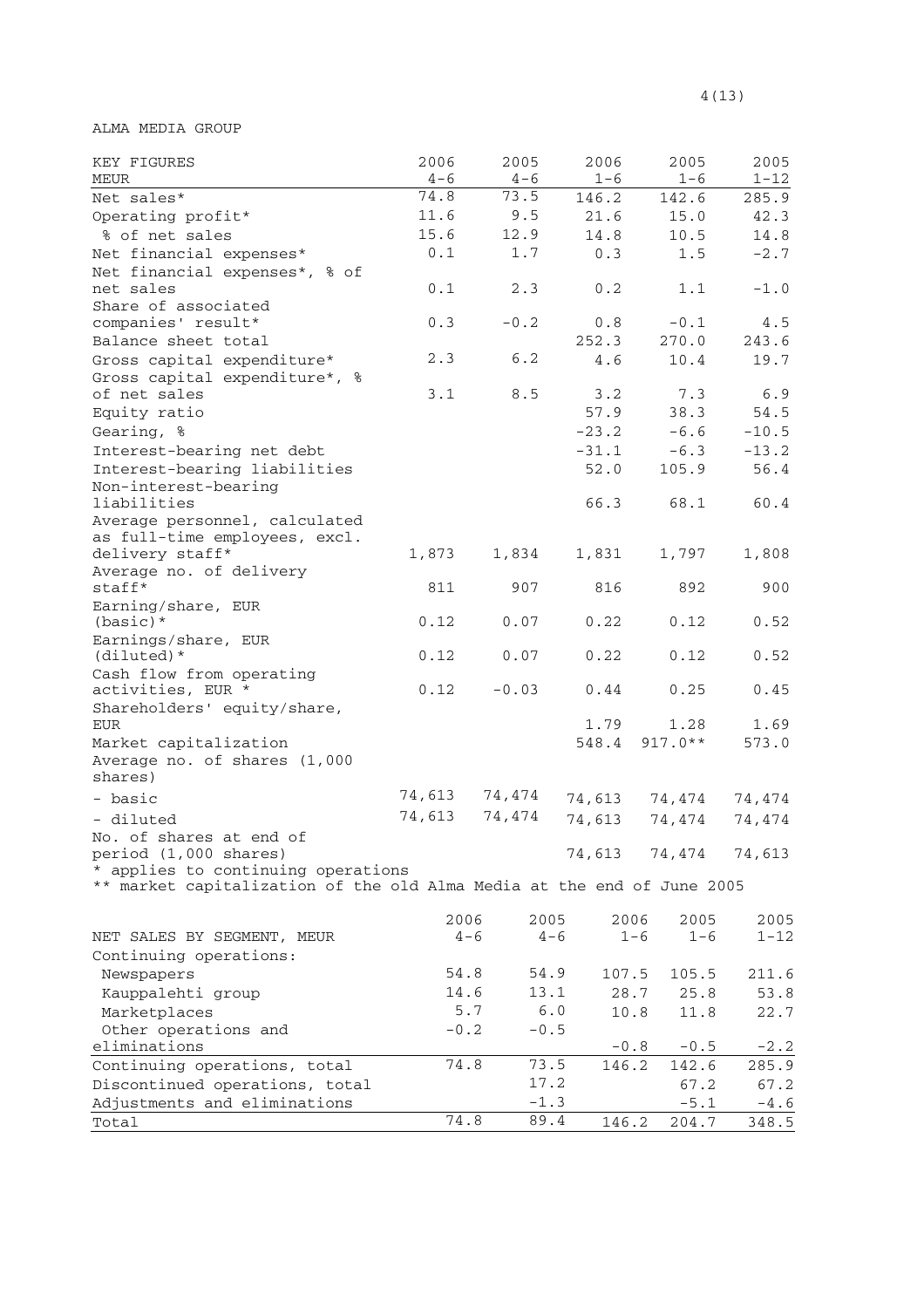| OPERATING PROFIT/LOSS BY                     | 2006            | 2005            | 2006    | 2005    |                 | 2005             |
|----------------------------------------------|-----------------|-----------------|---------|---------|-----------------|------------------|
| SEGMENT, MEUR                                | $4 - 6$         | $4 - 6$         | $1 - 6$ | $1 - 6$ |                 | $1 - 12$         |
| Continuing operations:                       |                 |                 |         |         |                 |                  |
| Newspapers                                   | 9.7             | 9.8             | 17.9    | 17.3    |                 | 38.9             |
| Kauppalehti group                            | 1.6             | 1.0             | 2.8     | 1.6     |                 | 7.1              |
| Marketplaces                                 | 0.6             | 0.1             | 1.1     | 0.2     |                 | 1.1              |
| Other operations and                         | $-0.3$          | $-1.4$          |         |         |                 |                  |
| eliminations                                 |                 |                 | $-0.2$  | $-4.1$  |                 | $-4.8$           |
| Continuing operations, total                 | 11.6            | 9.5             | 21.6    | 15.0    |                 | 42.3             |
| Discontinued operations, total               |                 | 1.2             |         | 3.8     |                 | 3.7              |
| Alma Media Group before capital              |                 |                 |         |         |                 |                  |
| gain                                         | 11.6            | 10.6            | 21.6    | 18.8    |                 | 46.0             |
| Capital gain from Broadcasting               |                 | 324.5           |         | 324.5   |                 | 324.5            |
| Total                                        | 11.6            | 335.1           | 21.6    | 343.3   |                 | 370.5            |
| <b>NEWSPAPERS</b>                            |                 |                 |         |         |                 |                  |
| Newspapers, key figures (MEUR)               | 2006<br>$4 - 6$ | 2005<br>$4 - 6$ | 2006    | $1 - 6$ | 2005<br>$1 - 6$ | 2005<br>$1 - 12$ |
| Net sales                                    | 54.8            | 54.9            | 107.5   |         | 105.5           | 211.6            |
| Circulation sales                            | 24.9            | 24.3            | 49.5    |         | 48.0            | 98.1             |
| Media advertising sales                      | 27.0            | 27.4            | 52.0    |         | 50.7            | 100.4            |
| Printing sales                               | 1.6             | 2.0             |         | 3.1     | 4.3             | 8.0              |
| Other net sales                              | 1.3             | 1.2             |         | 2.8     | 2.5             | 5.1              |
| Operating profit                             | 9.7             | 9.8             | 17.9    |         | 17.3            | 38.9             |
| Operating margin, %                          | 17.7            | 17.9            | 16.7    |         | 16.4            | 18.4             |
| Gross capital expenditure                    | $1.0$           | 1.7             |         | 2.3     | 4.1             | 7.3              |
| Average personnel, calculated as             |                 |                 |         |         |                 |                  |
| full-time employees, excl. delivery<br>staff |                 |                 |         |         | 1,191           |                  |
| No. of delivery staff                        | 1,237<br>811    | 1,216<br>907    | 1,205   | 816     | 892             | 1,203<br>900     |

 $5(13)$ 

The Newspapers segment reports the publishing activities of 35 newspapers. The largest of these are the regional paper Aamulehti and the daily tabloid Iltalehti.

Circulation income developed well following both circulation growth and price increases. In euro terms, media sales by Alma Media's Newspapers unit declined only 1.5 %, which was less than the overall decline in this market  $(-1.8 \text{ s})$ . Media sales were MEUR 0.4 below last year's level, but the drop was particularly apparent in media sales channelled through the national Kärkimedia group.

Iltalehti succeeded in raising its circulation market share to 41.5 % (39.6 %) despite a decline in its market. Iltalehti's core paper's media sales were weaker than earlier. Circulation and media sales of the Iltalehti Ilona supplement, launched in March, proceeded well. Iltalehti Online improved its media sales.

Aamulehti's circulation sales grew but weak national media sales, coupled with investments in the Sunnuntai (Sunday) supplements and the town paper Tori (Market Square), depressed profits. The separate book publishing unit will be discontinued during the current year.

Media sales by Satakunnan Kansa were lower than in the comparison period owing to a decline in national media sales and an increase in supplement sales which have a lower average price. Jouko Jokinen started as publisher of Satakunnan Kansa on 1 June.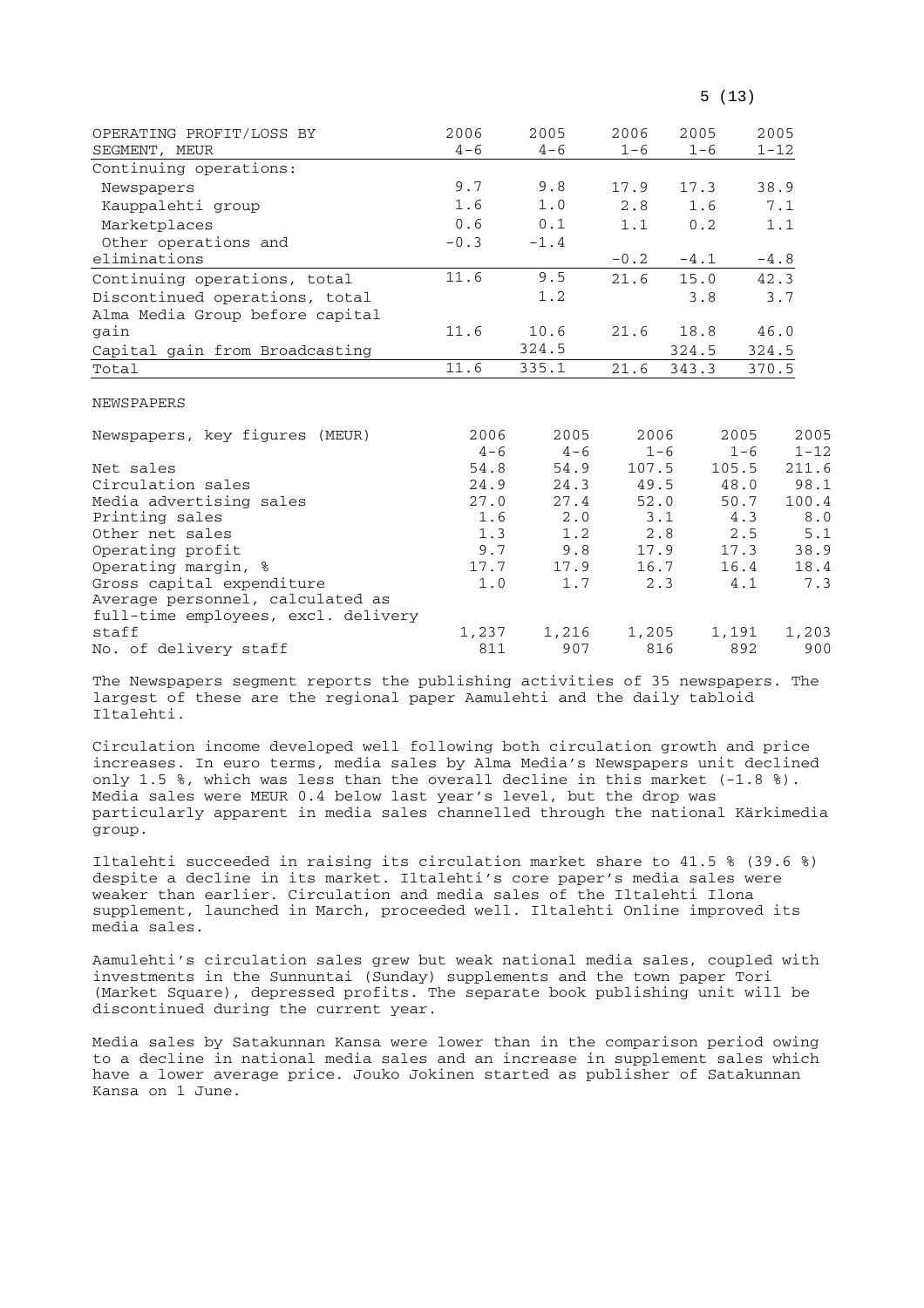KAUPPALEHTI GROUP

| Kauppalehti group key figures, MEUR | 2006    | 2005    | 2006    | 2005    | 2005     |
|-------------------------------------|---------|---------|---------|---------|----------|
|                                     | $4 - 6$ | $4 - 6$ | $1 - 6$ | $1 - 6$ | $1 - 12$ |
| Net sales                           | 14.6    | 13.1    | 28.7    | 25.8    | 53.8     |
| Circulation sales                   | 5.8     | 5.6     | 11.8    | 11.0    | 22.4     |
| Media advertising sales             | 5.7     | 5.9     | 10.8    | 11.4    | 23.1     |
| Other net sales                     | 3.1     | 1.6     | 6.1     | 3.3     | 8.4      |
| Operating profit                    | 1.6     | 1.0     | 2.8     | 1.6     | 7.1      |
| Operating margin, %                 | 10.7    | 7.1     | 9.7     | 6.2     | 13.2     |
| Gross capital expenditure           | 0.3     | 3.6     | 0.6     | 4.0     | 8.1      |
| Average personnel, calculated as    |         |         |         |         |          |
| full-time employees                 | 461     | 418     | 454     | 413     | 418      |

The Kauppalehti group specializes in producing business and financial information. Its best known title is the Kauppalehti daily paper.

Media sales of the Kauppalehti core paper were lower than in the comparison period. Kauppelehti Presso, on the other hand, developed better than the business paper market overall but its media sales cannot compensate for the core paper's shortfall. Presso's loss was halved.

The Lehdentekijät group and BNS, both subsidiaries of the Kauppalehti group, and the group's new ePortti business were highly successful, raising the group's other net sales.

Net sales by the Kauppalehti group are expected to grow during the second half of the year following the addition to the group of Kauppalehti 121 Oy and Finnish Business Communications Ltd on 1 July 2006.

## MARKETPLACES

| Marketplaces key figures, MEUR   | 2006    | 2005    | 2006    | 2005    | 2005     |
|----------------------------------|---------|---------|---------|---------|----------|
|                                  | $4 - 6$ | $4 - 6$ | $1 - 6$ | $1 - 6$ | $1 - 12$ |
| Net sales                        | 5.7     | 6.0     | 10.8    | 11.8    | 22.7     |
| Operations in Finland            | 5.1     | 4.1     | 9.7     | 8.0     | 16.1     |
| Operations outside Finland       | 0.6     | 0.4     | 1.1     | 0.7     | 1.5      |
| Other operations                 |         | 1.5     |         | 3.1     | 5.1      |
| Operating profit                 | 0.6     | 0.1     | 1.1     | 0.2     | 1.1      |
| Profit margin, %                 | 10.8    | 1.7     | 10.0    | 1.7     | 4.9      |
| Gross capital expenditure        | 0.5     | 0.6     | 1.0     | 2.0     | 3.5      |
| Average personnel, calculated as |         |         |         |         |          |
| full-time employees              | 101     | 117     | 98      | 113     | 109      |

\* "Other operations" includes the net sales of the Network Service (NWS) unit and New Ventures unit for 2005. These units were divested during 2005.

The Marketplaces unit reports Alma Media's classified services, which are produced on the internet and supported by printed products. These services are Etuovi.com (home-buying), Autotalli.com (vehicles), Monster.fi (recruitment), Mascus.com (used heavy machinery), and the City24 (homes and property) service in the Baltic states, Ukraine and Poland.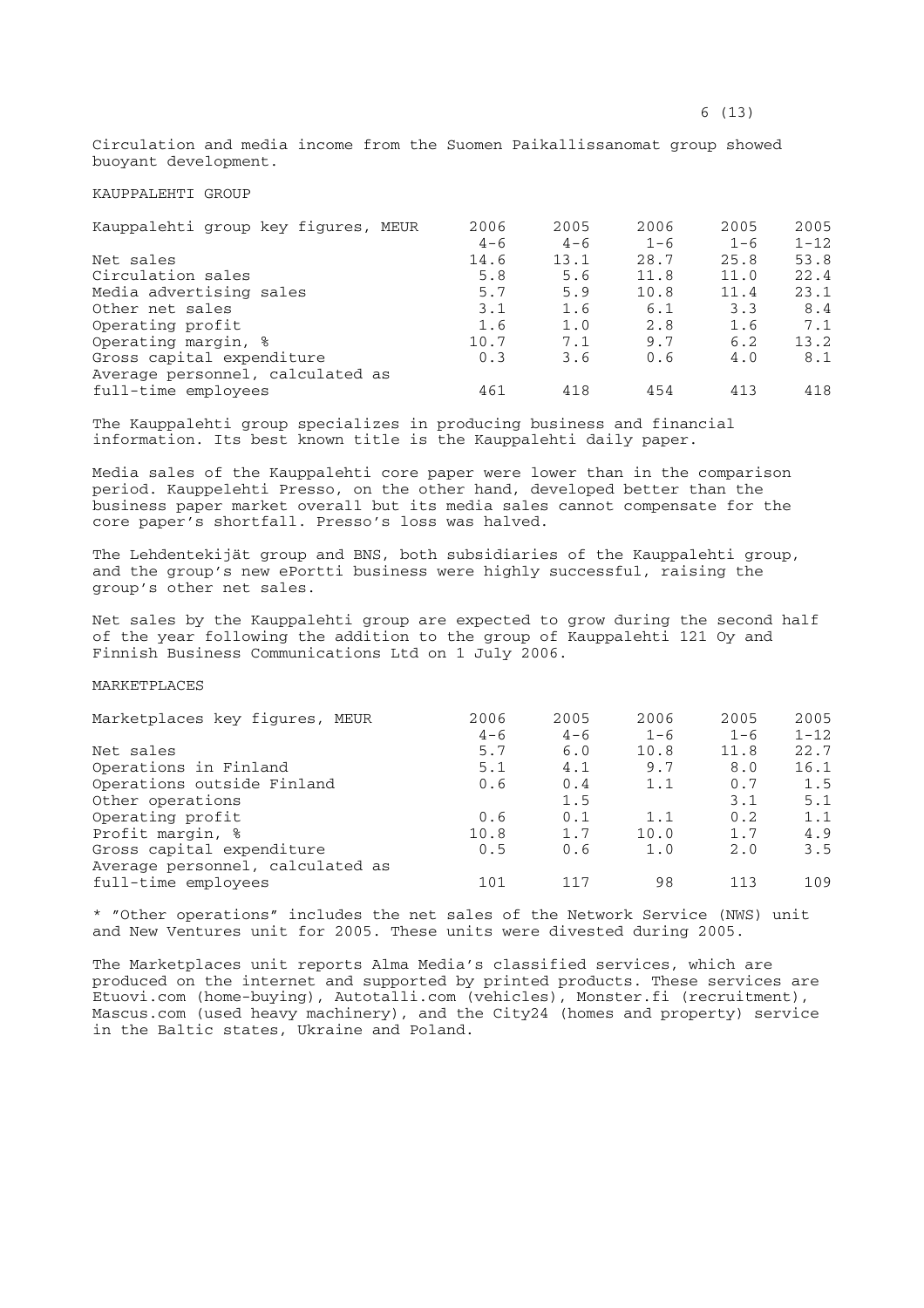Net sales of Marketplaces' continuing operations grew 28 %. Net sales in the comparison year included NWS, which Marketplaces divested in September 2005. The operating margin rose from 1.8 % to 10.8 %.

Operations in Finland expanded by 23 % and outside Finland by 65 %. The highest growth figures were reported by the City24 companies (177 %) and the recruitment service Monster (58 %). Monster's profitability continues to be excellent.

### ASSOCIATED COMPANIES

| Share of results of associated | 2006    | 2005    | 2006    | 2005    | 2005     |
|--------------------------------|---------|---------|---------|---------|----------|
| companies, MEUR                | $4 - 6$ | $4 - 6$ | $1 - 6$ | $1 - 6$ | $1 - 12$ |
| Newspapers                     | 0.0     | 0.0     | 0.0     | 0.0     | 0.0      |
| Kauppalehti group              |         |         |         |         |          |
| Talentum Ovi                   | 0.1     | 0.4     | 0.6     | 0.8     | 5.4      |
| Other associated companies     | 0.1     | 0.0     | 0.2     | 0.0     | 0.1      |
| Marketplaces                   | 0.0     | 0.0     | 0.0     | 0.0     | 0.0      |
| Other operations               |         |         |         |         |          |
| Acta Print Oy                  | $-0.1$  | $-0.9$  | $-0.3$  | $-1.3$  | $-1.7$   |
| Other associated companies     | 0.2     | 0.3     | 0.3     | 0.4     | 0.7      |
| Total                          | 0.3     | $-0.2$  | 0.8     | $-0.1$  | 4.5      |

#### BALANCE SHEET AND FINANCIAL POSITION

The Group's balance sheet totalled MEUR 252.3 at the end of June (MEUR 243.6 at 31 December 2005). The equity ratio at the end of June was 57.9 % (54.5 %) and shareholders' equity per share amounted to EUR 1.79 (1.69).

The Group's cash flow continued to be strong. Cash flow before financing activities was MEUR 5.4 (-6.2). An exceptionally high amount of tax was paid in the comparison period. The Group had no net debt during the reporting period. The company had MEUR 31.1 in cash and cash equivalents (net) at the end of June (MEUR 13.2 on 31 December 2005).

The Group's interest-bearing debt is denominated in euros and therefore does not require hedging against exchange rate differences. The most significant foreign currency based purchasing agreements are hedged, however.

## CAPITAL EXPENDITURE

Gross capital expenditure totalled MEUR 2.3 (6.2) and mainly related to normal repair and maintenance items. A 70 % holding in the housing portal apartament.pl AS was acquired in Poland during the period.

### ADMINISTRATION

Jouko Jokinen, editor-in-chief of Satakunnan Kansa, became publisher of Satakunnan Kansa on 1 June 2006.

The company announced during the reporting period that Ahti Martikainen, Senior Vice President Communications and IR of Alma Media Corporation, and Sirpa Salin, Iltalehti's head of media sales and marketing, would leave the company, and that Juha Pitkälä had been appointed head of media marketing in Satakunnan Kansa and Anvar Samost, head of the entire Baltic News Service group. These departures and appointments take effect after the end of the period.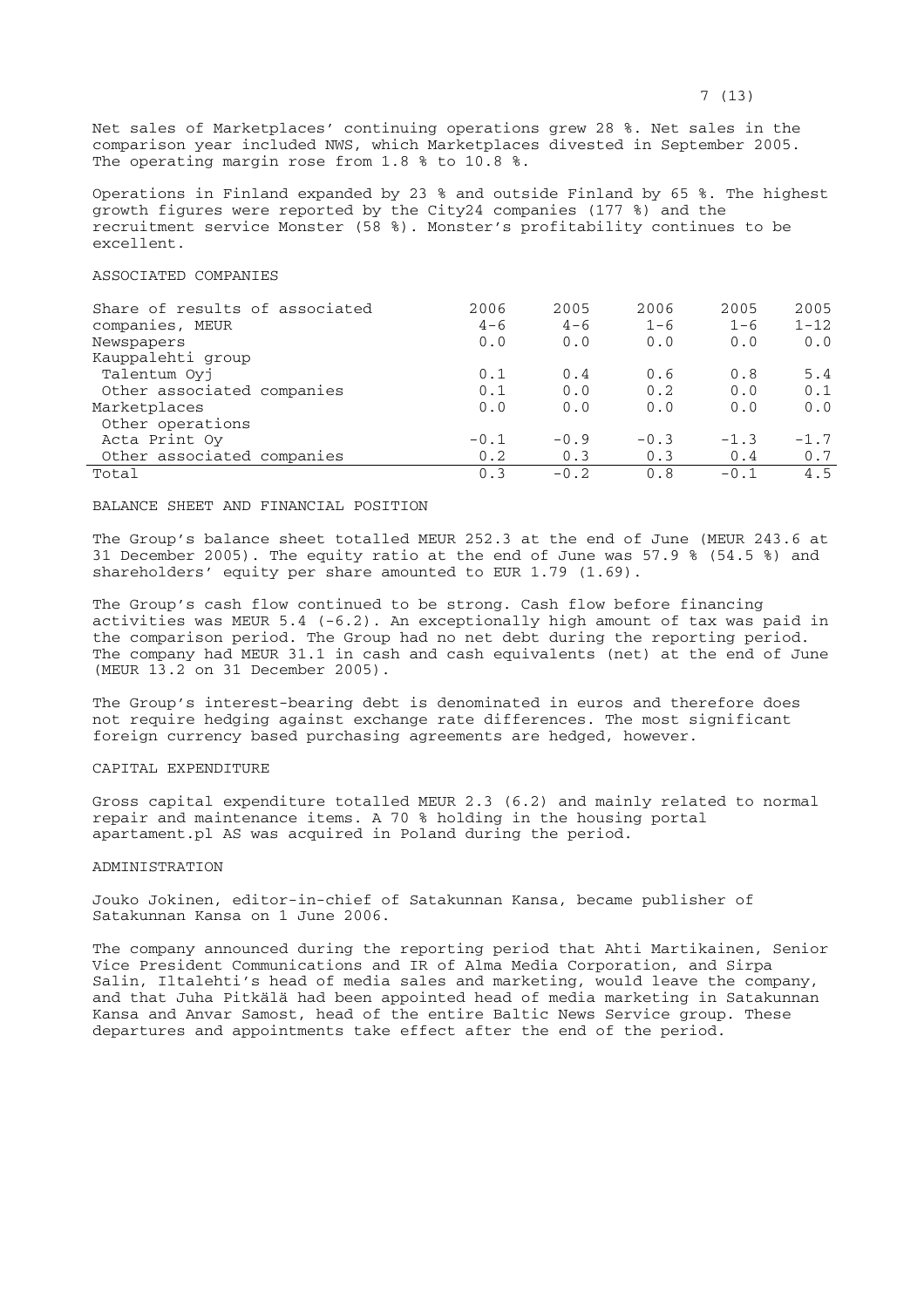Trading in the company's share continued to be brisk. Altogether 8.9 million shares were traded between April and June, representing 12 % of the total number of shares. The trading volume totalled MEUR 166.8. The proportion of nominee-registered shares decreased from 22.3 % at the end of March to 18.5 % at the end of June. The company was not aware of any changes in shareholdings exceeding flagging levels during the period.

The closing price of the Alma Media share at the end of June was EUR 7.35 (6.88). The lowest quotation during the period was EUR 6.90 (6.00) and the highest was EUR 8.13 (7.00). The company's market capitalization on 30 June 2006 was MEUR 548.4.

The company does not own any of its own shares and it has no authorization to purchase its owns shares in public trading.

Based on the authorization granted by the AGM on 8 March 2006, the Board of Directors has granted option rights, disapplying the pre-emptive subscription right of the shareholders, to the managements of Alma Media Corporation and its subsidiaries as part of the company's schemes for ensuring personnel's motivation and long-term commitment to the company. A total of 515,000 Alma Media 2006A warrants were granted to altogether 18 people. The subscription price of the options was EUR 7.66 based on the trade-volume-weighted average price of the Alma Media share between 1 April and 31 May 2006. These options vest from 1 May 2008.

The Board of Directors was authorized by the AGM on 8 March 2006 to raise one or more convertible bond loans, and/or to raise the share capital with one or more rights issues provided that, when converting the convertible bonds and/or when issuing new shares, at most 14,922,000 shares may be issued with a book counter-value of 0.60 euros per share and the share capital may be raised by at most 8,953,200 euros. This authorization is in force until 8 March 2007. So far the Board has not exercised this authorization.

### SUBSEQUENT EVENTS

Capital Group's holding in Alma Media fell below one-twentieth (1/20) to 3.7 % in a transaction concluded on 14 July 2006. In the same connection Oy Herttaässä Ab announced a transaction in forward trade on 14 July 2006, maturing on 15 December 2006, after which Herttaässä's holding in Alma Media will reach one-tenth (1/10) of the total, i.e. rising to 10 %.

On 11 August 2006 the company issued a release on the payment timetable for the capital repayment. The payment date will be 23 August 2006 and the record date 18 August 2006.

Marketplaces expanded in Sweden with the acquisition in July 2006 of an online housing marketplace (Bovision.se) and online marketplace for business premises (Objectvision.se).

### PROSPECTS TO THE YEAR END

In its January-March interim report, the company forecast that its net sales from continuing operations would increase slightly compared to last year and its operating profit would reach at least the same level as last year provided that no significant decline takes place in the media market during the second quarter.

Growth in newspaper media advertising appears to be slowing down. The company forecasts that its comparative operating profit for the remaining six months will reach last year's good level. Full-year net sales are forecast to grow and the operating profit to exceed last year's level.

### NEXT INTERIM REPORT

Alma Media publishes its nine-month interim report on Friday 27 October 2006.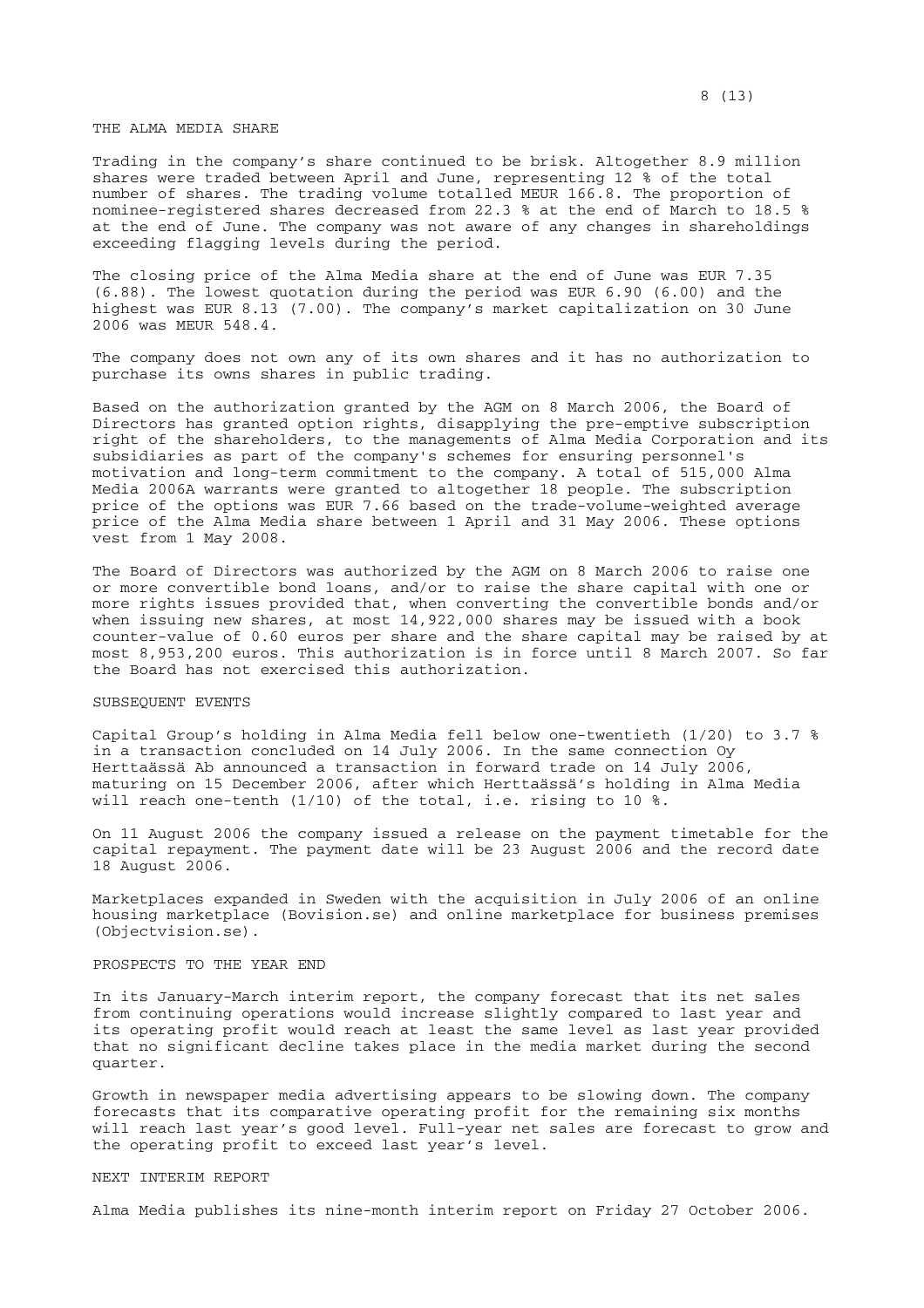|                                                          |             |             |          | 9(13)    |          |
|----------------------------------------------------------|-------------|-------------|----------|----------|----------|
|                                                          | 2006        | 2005        | 2006     | 2005     | 2005     |
| INCOME STATEMENT, MEUR                                   | $4 - 6$     | $4 - 6$     | $1 - 6$  | $1 - 6$  | $1 - 12$ |
| Continuing operations:                                   |             |             |          |          |          |
| NET SALES                                                | 74.8<br>0.5 | 73.5<br>1.7 | 146.2    | 142.6    | 285.9    |
| Other operating income                                   | $-61.3$     | $-63.2$     | 0.7      | 2.3      | 5.2      |
| Operating expenses<br>Depreciation, amortization and     | $-2.4$      | $-2.6$      | $-120.3$ | $-124.7$ | $-238.2$ |
| impairment charges                                       |             |             | $-5.0$   | $-5.2$   | $-10.5$  |
| OPERATING PROFIT                                         | 11.6        | 9.5         | 21.6     | 15.0     | 42.3     |
| Financial income and expenses                            | $-0.1$      | $-1.7$      | $-0.3$   | $-1.5$   | 2.7      |
| Share of results in associated                           |             |             |          |          |          |
| companies                                                | 0.3         | $-0.2$      | $0.8$    | $-0.1$   | 4.5      |
| PROFIT BEFORE TAX                                        | 11.9        | 7.5         | 22.1     | 13.4     | 49.5     |
| Income tax                                               | $-3.0$      | $-2.5$      | $-5.5$   | $-4.0$   | $-10.5$  |
| PROFIT FROM CONTINUING OPERATIONS                        | 8.9         | 5.0         | 16.6     | 9.4      | 39.0     |
| Income from discontinued                                 |             |             |          |          |          |
| operations<br>Capital gain on Broadcasting               |             | $0.7$       |          | 1.4      | 1.4      |
| disposal                                                 |             | 324.5       |          | 324.5    | 324.5    |
| NET PROFIT FOR THE PERIOD                                | 8.9         | 330.2       | 16.6     | 335.3    | 365.0    |
|                                                          |             |             |          |          |          |
| Distribution                                             |             |             |          |          |          |
| To the parent company                                    |             |             |          |          |          |
| shareholders                                             | 8.8         | 330.1       | 16.4     | 335.0    | 364.6    |
| Minority interest                                        | 0.1         | 0.1         | 0.2      | 0.3      | 0.4      |
| Earnings/share (EPS), EUR,                               |             |             |          |          |          |
| continuing operations (basic)                            | 0.12        | 0.07        | 0.22     | 0.12     | 0.52     |
| Earnings/share (EPS), EUR,                               |             |             |          |          |          |
| continuing operations (diluted)                          | 0.12        | 0.07        | 0.22     | 0.12     | 0.52     |
|                                                          |             |             |          |          |          |
| EPS, EUR, discontinued<br>operations, incl. Broadcasting |             |             |          |          |          |
| capital gain (basic)                                     |             | 4.36        |          | 4.37     | 4.37     |
| EPS, EUR, discontinued                                   |             |             |          |          |          |
| operations, incl. Broadcasting                           |             |             |          |          |          |
| capital gain (diluted)                                   |             | 4.36        |          | 4.37     | 4.37     |
|                                                          | 30 June     | 30 June     |          | 31 Dec.  |          |
| BALANCE SHEET, MEUR                                      | 2006        | 2005        |          | 2005     |          |
| ASSETS; CONTINUING OPERATIONS                            |             |             |          |          |          |
| NON-CURRENT ASSETS                                       |             |             |          |          |          |
| Tangible assets                                          | 57.5        | 62.8        |          | 60.6     |          |
| Intangible assets                                        | 7.6         | 6.1         |          | 7.4      |          |
| Goodwill                                                 | 19.0        | 16.3        |          | 18.9     |          |
| Investments in associated                                |             |             |          |          |          |
| companies                                                | 36.3        | 30.3        |          | 40.4     |          |
| Other long-term investments                              | 9.9         | 10.0        |          | 6.6      |          |
| Deferred tax assets                                      | 3.7         | 4.2         |          | 4.8      |          |
| Other receivables                                        | 5.0         | 5.6         |          | 5.3      |          |
| <b>CURRENT ASSETS</b>                                    |             |             |          |          |          |
| Inventories                                              | 1.6         | 1.6         |          | 1.6      |          |
| Trade and other receivables                              | 28.7        | 20.9        |          | 28.5     |          |
| Cash and cash equivalents *)                             | 83.0        | 112.2       |          | 69.6     |          |
| ASSETS, TOTAL                                            | 252.3       | 270.0       |          | 243.6    |          |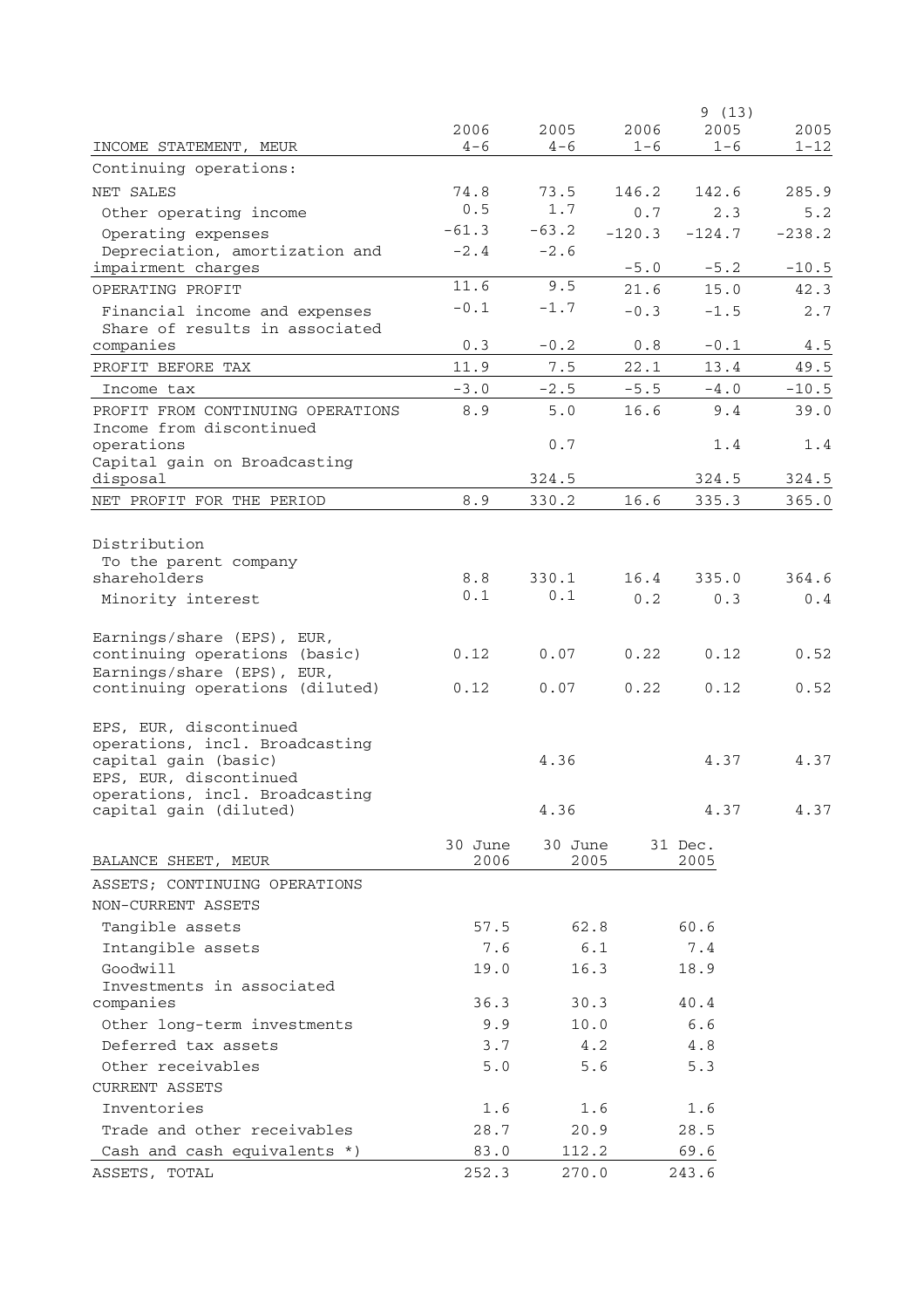| 10(13) |  |  |  |  |
|--------|--|--|--|--|
|--------|--|--|--|--|

|                                    | 30 June | 30 June | 31 Dec. |
|------------------------------------|---------|---------|---------|
| BALANCE SHEET, MEUR                | 2006    | 2005    | 2005    |
| EQUITY AND LIABILITIES; CONTINUING |         |         |         |
| OPERATIONS                         |         |         |         |
| Parent company shareholders'       |         |         |         |
| equity                             | 133.8   | 95.4    | 126.2   |
| Minority interest                  | 0.2     | 0.6     | 0.5     |
| SHAREHOLDERS' EOUITY, TOTAL        | 134.0   | 96.0    | 126.7   |
| LIABILITIES                        |         |         |         |
| Deferred tax liabilities           | 1.3     | 2.4     | 1.5     |
| Long-term liabilities              | 30.2    | 62.7    | 31.3    |
| Current liabilities                | 86.8    | 109.0   | 84.0    |
| EQUITY AND LIABILITIES, TOTAL      | 252.3   | 270.0   | 243.6   |

RECONCILIATION OF SHAREHOLDERS' EQUITY 1 Jan. - 30 June 2006

| MEUR                                                                                                   | Share<br>capital issue fund |     | Share | $Re-$<br>Share premium earn-<br>ings | Parent<br>tained compa-<br>ny's<br>share | Mino-<br>rity<br>inte-<br>rest | Equity,<br>total           |
|--------------------------------------------------------------------------------------------------------|-----------------------------|-----|-------|--------------------------------------|------------------------------------------|--------------------------------|----------------------------|
| Equity 1. Jan. 2006                                                                                    | 44.8                        | 0.0 | 42.4  | 39.0                                 | 126.2                                    | 0.5                            | 126.7                      |
| Share-based<br>payments<br>Share of assoc.<br>company items<br>recognized directly                     |                             |     |       | 0.1                                  | 0.1                                      |                                | 0.2                        |
| in equity                                                                                              |                             |     |       | 0.1                                  | 0.1                                      |                                | 0.2                        |
| Net income<br>recognized directly<br>in equity<br>Profit in the<br>period                              |                             |     |       | 0.2<br>16.4                          | 0.2<br>16.4                              | 0.0<br>0.2                     | 0.2<br>16.6                |
| Net income entered<br>for the period                                                                   |                             |     |       | 16.6                                 | 16.6                                     | 0.2                            | 16.8                       |
| Dividend paid by<br>parent company<br>Dividend paid by<br>subsidiaries<br>Dissolution of<br>subsidiary |                             |     |       | $-9.0$                               | $-9.0$                                   | $-0.3$<br>$-0.2$               | $-9.0$<br>$-0.3$<br>$-0.2$ |
| Equity 30 June 2006                                                                                    | 44.8                        | 0.0 | 42.4  | 46.6                                 | 133.8                                    | 0.2                            | 134.0                      |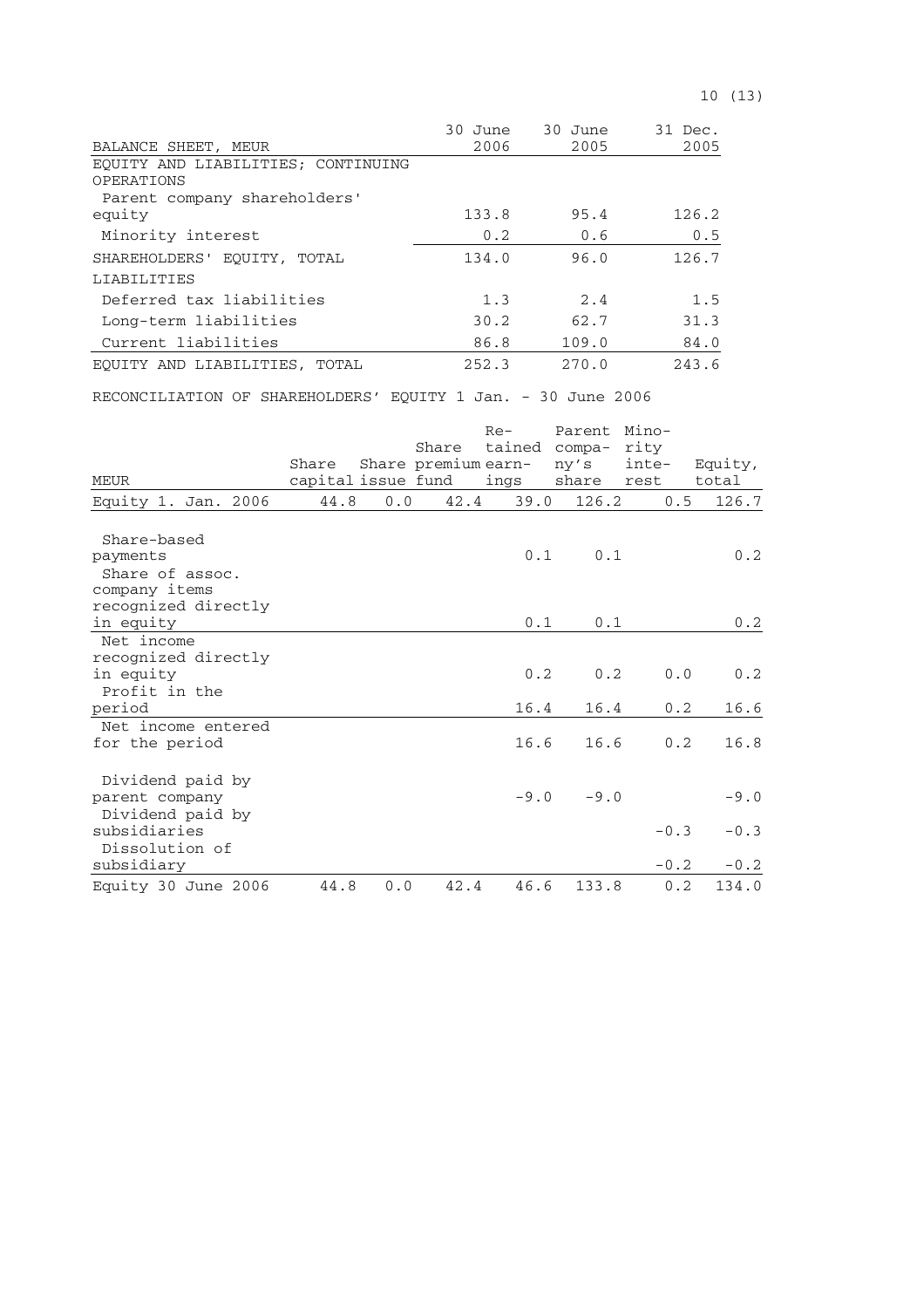$11 \t(13)$ 

RECONCILIATION OF SHAREHOLDERS' EQUITY 1 Jan. - 30 June 2005

| MEUR                                                                                     | Share        |            | Share Share<br>capital issue premium ings | $Re-$<br>tained compa-<br>earn- |         | Parent Mino-<br>ny's<br>share | rity<br>inte-<br>rest |         | Equity,<br>total   |                 |
|------------------------------------------------------------------------------------------|--------------|------------|-------------------------------------------|---------------------------------|---------|-------------------------------|-----------------------|---------|--------------------|-----------------|
| Equity 1 Jan. 2005                                                                       | 26.5         | 1.8        | 50.8                                      | 66.8                            |         | 145.8                         |                       | 2.0     | 147.8              |                 |
| Net income<br>recognized directly<br>in equity                                           |              |            |                                           | 0.0                             |         |                               |                       |         | 0.0                |                 |
| Profit in the<br>period                                                                  |              |            |                                           | 335.0                           |         | 335.0                         |                       | 0.3     | 335.3              |                 |
| Net income entered<br>for the period                                                     |              |            |                                           | 335.0                           |         | 335.0                         |                       | 0.3     | 335.3              |                 |
| Establishment of<br>Almanova Corporation<br>Almanova                                     | 0.1          |            | 0.9                                       |                                 |         | 1.0                           |                       |         | 1.0                |                 |
| Corporation rights<br>issue 28 April<br>Impact on equity of                              | $5.2$        |            | 47.5                                      |                                 |         | 52.7                          |                       |         | 52.7               |                 |
| reverse acquisition<br>Listing costs<br>Minority interest                                | $-26.9$      | $-2.7$     | $-1.0$                                    | $-23.0 -393.0$                  |         | $-445.6$<br>$-1.0$            |                       |         | $-445.6$<br>$-1.0$ |                 |
| in subsidiaries sold<br>Share options                                                    |              |            |                                           |                                 |         |                               | $-1.9$                |         | $-1.9$             |                 |
| exercised<br>Equity 30 June 2005                                                         | $0.5$<br>5.4 | 0.9<br>0.0 | 6.0<br>81.2                               | 8.8                             |         | $7.4$<br>95.4                 |                       | 0.6     | 7.4<br>96.0        |                 |
|                                                                                          |              |            |                                           |                                 | 2006    | 2005                          |                       | 2006    | 2005               | 2005            |
| CASH FLOW STATEMENT, MEUR                                                                |              |            |                                           |                                 | $4 - 6$ | $4 - 6$                       |                       | $1 - 6$ | $1 - 6$            | $1 - 12$        |
| Continuing operations:<br>Operating activities                                           |              |            |                                           |                                 |         |                               |                       |         |                    |                 |
| Net profit for the period                                                                |              |            |                                           |                                 | 8.9     | 5.0                           |                       | 16.6    | 9.4                | 39.0            |
| Adjustments                                                                              |              |            |                                           |                                 | 4.9     | 8.6                           |                       | 9.4     | 12.1               | 8.8             |
| Change in working capital                                                                |              |            |                                           |                                 | $-6.7$  | $-7.3$                        |                       | 6.8     | 5.0                | 1.3             |
| Financial items and taxes                                                                |              |            |                                           |                                 | 2.1     | $-8.4$                        |                       | 0.3     | $-7.8$             | $-15.4$         |
| Net cash provided by operating activities                                                |              |            |                                           |                                 | 9.2     | $-2.1$                        |                       | 33.1    | 18.7               | 33.7            |
| Cash flow from investing activities                                                      |              |            |                                           |                                 | $-3.8$  | $-4.1$                        |                       | $-5.5$  | $-5.9$             | $-12.0$         |
|                                                                                          |              |            |                                           |                                 |         |                               |                       |         |                    |                 |
| Cash flow before financing activities                                                    |              |            |                                           |                                 | 5.4     | $-6.2$                        |                       | 27.6    | 12.8               | 21.7            |
| Cash flow used in financing activities                                                   |              |            |                                           |                                 | $-4.0$  | $-28.5$                       | $-14.2$               |         |                    | $-40.9 - 438.1$ |
| Discontinued operations:<br>Cash flow from operating activities                          |              |            |                                           |                                 |         | 1.5                           |                       |         | $-1.3$             | $-1.3$          |
| Cash flow from investing activities                                                      |              |            |                                           |                                 |         | 39.2                          |                       |         | 37.7               | 383.2           |
| Cash flow used in financing activities                                                   |              |            |                                           |                                 |         | 77.6                          |                       |         | 81.6               | 81.6            |
| Change in cash and cash equivalents<br>$(increase +/decrease -)$                         |              |            |                                           |                                 | 1.4     | 83.6                          |                       | 13.5    | 89.8               | 47.1            |
| Cash and cash equivalents at start of<br>period<br>Cash and cash equivalents at close of |              |            |                                           |                                 | 81.6    | 28.6                          |                       | 69.6    | 22.5               | 22.5            |
| period                                                                                   |              |            |                                           |                                 | 83.0    | 112.2                         |                       | 83.0    | 112.2              | 69.6            |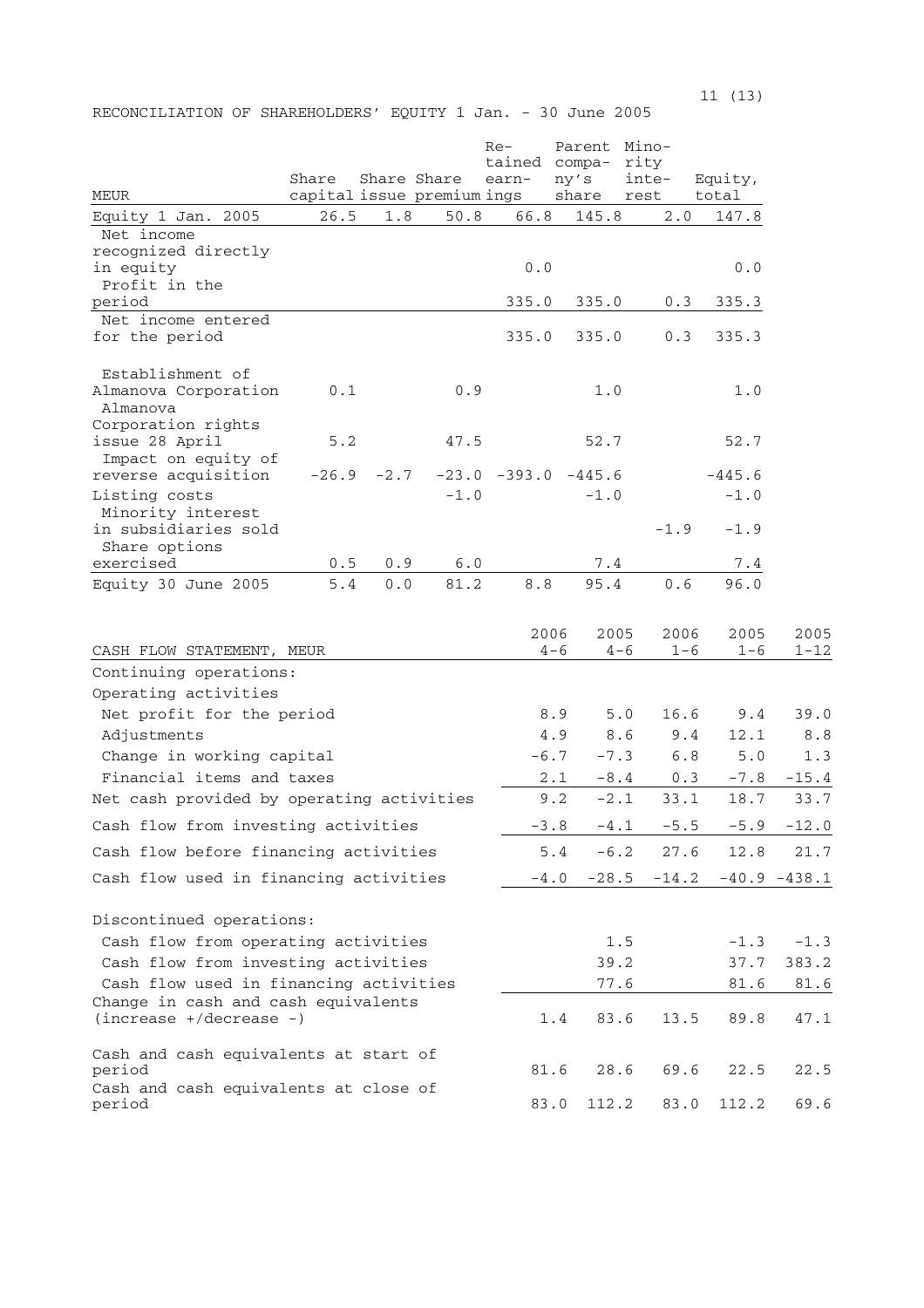$12 \t(13)$ 

| GROUP INVESTMENTS, MEUR                               | 2006<br>$4 - 6$ | 2005 | 2006<br>$4-6$ $1-6$ | 2005<br>$1 - 6$   | 2005<br>$1 - 12$ |
|-------------------------------------------------------|-----------------|------|---------------------|-------------------|------------------|
| Gross capital expenditure, continuing<br>operations   | 2.3             |      |                     | 6.2 4.6 10.4 19.7 |                  |
| Gross capital expenditure, discontinued<br>operations |                 | 0.5  |                     |                   | $2.7$ $2.7$      |
| Gross capital expenditure on fixed assets,<br>total   | 2.3             |      |                     | 6.7 4.6 13.1 22.4 |                  |

| ACQUIRED BUSINESSES during 1-6/2006,<br>MEUR | Book value | before Fair values used<br>consolidation in consolidation |
|----------------------------------------------|------------|-----------------------------------------------------------|
| Intangible assets                            | 0.0        | 0.1                                                       |
| Receivables                                  | 0.1        | 0.1                                                       |
| Cash and cash equivalents                    | 0.0        | 0.0                                                       |
| Assets total                                 | 0.1        | 0.2                                                       |
| Current liabilities                          | 0.1        | 0.1                                                       |
| Total liabilities                            | 0.1        | 0.1                                                       |
| Net assets                                   | 0.0        | 0.1<br>0.2                                                |
| Goodwill arising in acquisition              |            | 0.2                                                       |
| Acquisition cost                             |            | 0.3                                                       |
| Cash and cash equivalents of acquired        |            |                                                           |
| operations                                   |            | 0.0                                                       |
| Impact on cash flow                          |            | 0.3                                                       |

During 2006 Autoinfo, Mediaskopas and the Apartament.pl housing portal were acquired for the Marketplaces segment. Since these do not on their own have a significant impact on the Group, they are treated in the above table as a combined item.

|                                                | 30 June | 30 June | 31 Dec. |
|------------------------------------------------|---------|---------|---------|
| GROUP CONTINGENT LIABILITIES, MEUR             | 2006    | 2005    | 2005    |
| Collateral for own commitments:                |         |         |         |
| Chattel mortgages                              | 0.0     | 0.0     | 0.0     |
| Collateral for others:                         |         |         |         |
| Guarantees                                     | 0.0     | 2.2     | 2.2     |
| Other commitments:                             |         |         |         |
| Commitments based on agreements                | 0.1     | 0.2     | 0.1     |
| Minimum rent payable on other rent agreements: |         |         |         |
| Within 12 months                               | 5.3     | 5.1     | 4.8     |
| Within 1-5 years                               | 12.1    | 12.2    | 13.3    |
| After 5 years                                  | 12.3    | 13.2    | 13.2    |
| Total                                          | 29.7    | 30.6    | 31.3    |